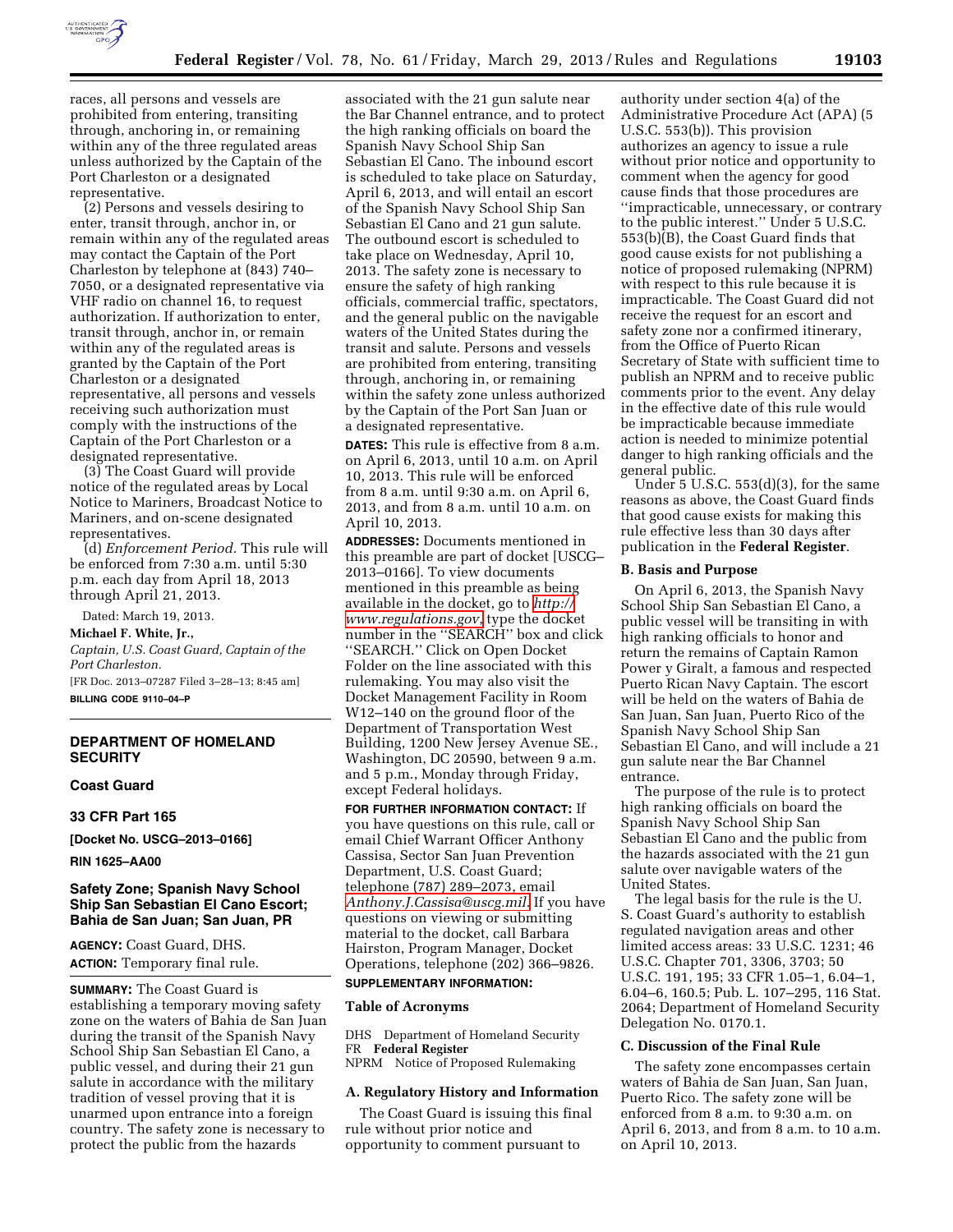Persons and vessels are prohibited from entering, transiting through, anchoring in, or remaining within the safety zone unless authorized by the Captain of the Port San Juan or a designated representative. Persons and vessels may request authorization to enter, transit through, anchor in, or remain within the safety zone by contacting the Captain of the Port San Juan by telephone at (787) 289–2041, or a designated representative via VHF radio on channel 16. If authorization to enter, transit through, anchor in, or remain within the safety zone is granted by the Captain of the Port San Juan or a designated representative, all persons and vessels receiving such authorization must comply with the instructions of the Captain of the Port San Juan or a designated representative. The U. S. Coast Guard will provide notice of the safety zone by Local Notice to Mariners, Broadcast Notice to Mariners, and onscene designated representatives.

#### **D. Regulatory Analyses**

We developed this rule after considering numerous statutes and executive orders related to rulemaking. Below we summarize our analyses based on these statutes and executive orders.

#### *1. Regulatory Planning and Review*

This rule is not a significant regulatory action under section 3(f) of Executive Order 12866, Regulatory Planning and Review, as supplemented by Executive Order 13563, Improving Regulation and Regulatory Review, and does not require an assessment of potential costs and benefits under section 6(a)(3) of Executive Order 12866 or under section 1 of Executive Order 13563. The Office of Management and Budget has not reviewed it under those Orders.

The economic impact of this rule is not significant for the following reasons: (1) The special local regulation will be enforced for only one and a half hours on the first day, and two hours four days later; (2) although persons and vessels will not be able to enter, transit through, anchor in, or remain within the safety zone without authorization from the Captain of the Port San Juan or a designated representative, they may operate in the surrounding area during the enforcement period; (3) persons and vessels may still enter, transit through, anchor in, or remain within the safety zone during the enforcement period if authorized by the Captain of the Port San Juan or a designated representative; and (4) the Coast Guard will provide advance notification of the special local regulation to the local maritime

community by Local Notice to Mariners and Broadcast Notice to Mariners.

#### *2. Impact on Small Entities*

The Regulatory Flexibility Act of 1980 (RFA), 5 U.S.C. 601–612, as amended, requires federal agencies to consider the potential impact of regulations on small entities during rulemaking. The term ''small entities'' comprises small businesses, not-for-profit organizations that are independently owned and operated and are not dominant in their fields, and governmental jurisdictions with populations of less than 50,000. The Coast Guard certifies under 5 U.S.C. 605(b) that this rule will not have a significant economic impact on a substantial number of small entities.

This rule may affect the following entities, some of which may be small entities: the owners or operators of vessels intending to enter, transit through, anchor in, or remain within that portion of Bahia de San Juan encompassed within the safety zone from 8 a.m. until 9:30 a.m. on April 6, 2013, and from 8 a.m. until 10 a.m. on April 10, 2013. For the reasons discussed in the Regulatory Planning and Review section above, this rule will not have a significant economic impact on a substantial number of small entities.

#### *3. Assistance for Small Entities*

Under section 213(a) of the Small Business Regulatory Enforcement Fairness Act of 1996 (Pub. L. 104–121), we want to assist small entities in understanding this rule. If the rule would affect your small business, organization, or governmental jurisdiction and you have questions concerning its provisions or options for compliance, please contact the person listed in the **FOR FURTHER INFORMATION CONTACT**, above.

Small businesses may send comments on the actions of Federal employees who enforce, or otherwise determine compliance with, Federal regulations to the Small Business and Agriculture Regulatory Enforcement Ombudsman and the Regional Small Business Regulatory Fairness Boards. The Ombudsman evaluates these actions annually and rates each agency's responsiveness to small business. If you wish to comment on actions by employees of the Coast Guard, call 1– 888–REG–FAIR (1–888–734–3247). The Coast Guard will not retaliate against small entities that question or complain about this rule or any policy or action of the Coast Guard.

## *4. Collection of Information*

This rule will not call for a new collection of information under the Paperwork Reduction Act of 1995 (44 U.S.C. 3501–3520).

## *5. Federalism*

A rule has implications for federalism under Executive Order 13132, Federalism, if it has a substantial direct effect on the States, on the relationship between the national government and the States, or on the distribution of power and responsibilities among the various levels of government. We have analyzed this rule under that Order and determined that this rule does not have implications for federalism.

#### *6. Protest Activities*

The Coast Guard respects the First Amendment rights of protesters. Protesters are asked to contact the person listed in the **FOR FURTHER INTFORMATION CONTACT** section to coordinate protest activities so that your message can be received without jeopardizing the safety or security of people, places or vessels.

#### *7. Unfunded Mandates Reform Act*

The Unfunded Mandates Reform Act of 1995 (2 U.S.C. 1531–1538) requires Federal agencies to assess the effects of their discretionary regulatory actions. In particular, the Act addresses actions that may result in the expenditure by a State, local, or tribal government, in the aggregate, or by the private sector of \$100,000,000 (adjusted for inflation) or more in any one year. Though this rule will not result in such an expenditure, we do discuss the effects of this rule elsewhere in this preamble.

#### *8. Taking of Private Property*

This rule will not cause a taking of private property or otherwise have taking implications under Executive Order 12630, Governmental Actions and Interference with Constitutionally Protected Property Rights.

#### *9. Civil Justice Reform*

This rule meets applicable standards in sections 3(a) and 3(b)(2) of Executive Order 12988, Civil Justice Reform, to minimize litigation, eliminate ambiguity, and reduce burden.

#### *10. Protection of Children*

We have analyzed this rule under Executive Order 13045, Protection of Children from Environmental Health Risks and Safety Risks. This rule is not an economically significant rule and does not create an environmental risk to health or risk to safety that may disproportionately affect children.